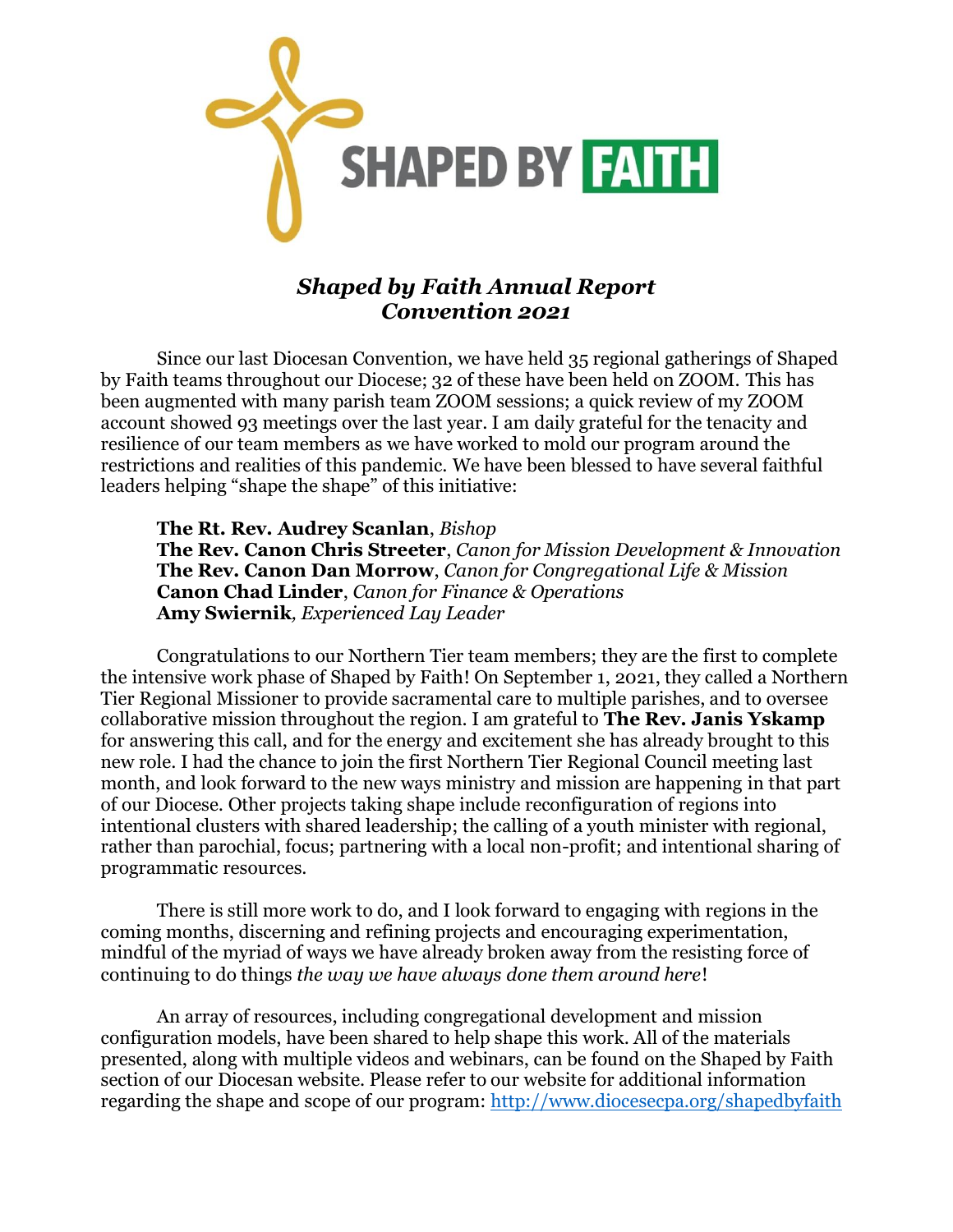While the intensive work of focusing on **Identity and Mission**, leading to the **Design** of a new, regional shape continues, we have been working diligently to ensure that the structure and resources are in place to help **implement** these projects. At our recent Council of Trustees meeting, I shared our vision for this next phase of our work:

# **SHAPED BY FAITH** Implementation Commission **Description** (Draft)

### **PURPOSE**

The Shaped by Faith Implementation Commission supports the ongoing work in our Diocese to increase strength and vitality through regional projects. The Commission will request updates of current projects and review renewal applications for continued funding (annually).

#### **COMPOSITION**

The Shaped by Faith Implementation Commission will be comprised of 10 members:

1 Leader from each of our seven Diocesan regions (Lay or Clergy)

1 Member of COT

1 Member of Finance Committee

Shaped by Faith Program Director (Convenor)

#### **PROCESS**

The Commission will meet with representatives from each region at least twice annually:

#### **MEETING #1: PROGRESS SESSION**

The Commission will initiate a progress session with each region approximately six months after a regional project has begun. Goals and metrics will be reviewed and, if needed, amended. A progress summary will be requested from the regional team in advance of this session.

#### **MEETING #2: RENEWAL APPLICATION SESSION**

The Commission will require a renewal application be submitted to secure funding and continue the project. Grant applications may only seek funding for a 12 month **period.** Goals and metrics will be reviewed and, if needed, amended. The Commission will make a funding level recommendation for each project.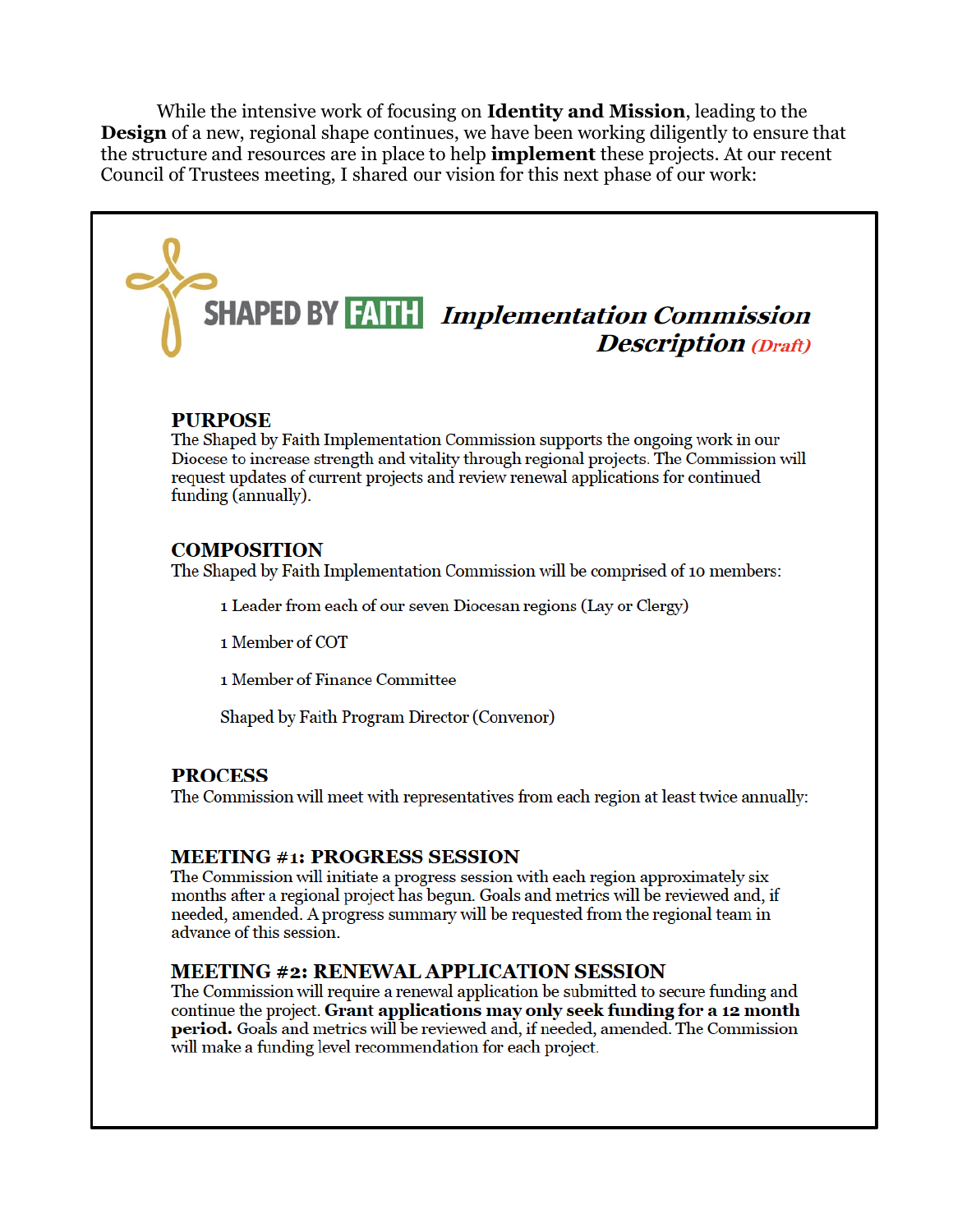We are currently recruiting leaders from each region to help serve on this new Implementation Commission. If you are interested in serving, please reach out to me or any other member of our SbF Leadership team.

Projects will be assessed each year by the Commission to provide feedback and grant funding for continuation. Project leaders will provide reflection on the status of their experiment: